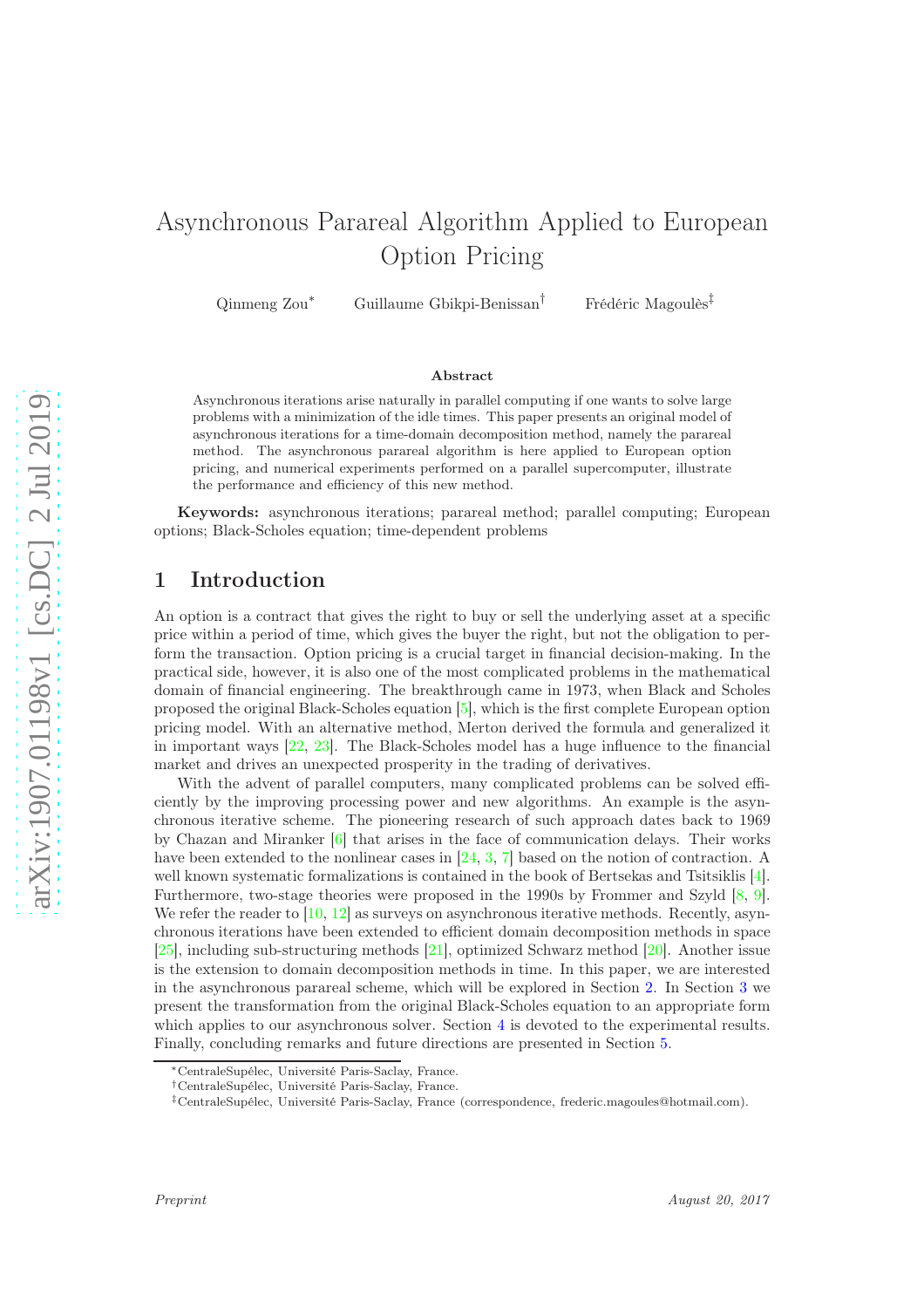## <span id="page-1-0"></span>2 Asynchronous Parareal Algorithm

#### 2.1 Classical Parareal Scheme

The parareal algorithm is a method to solve the time-dependent partial differential equations in parallel, first presented by Lions, Maday and Turinici in 2001 [\[13\]](#page-7-8). The ideas of parareal are relevant to both multiple shooting method and predictor-corrector scheme, see the historical remarks in [\[11\]](#page-7-9) whereby a comprehensive analysis of parareal has been mathematically studied.

<span id="page-1-1"></span>Given a second-order linear elliptic operator  $\mathcal{L}$ , consider the following time-dependent problem

<span id="page-1-2"></span>
$$
\begin{cases} \frac{\partial u}{\partial t} + \mathcal{L}u = f, & t \in [0, T], \\ u = u_0, & t = 0, \end{cases}
$$
 (1)

where the boundary conditions are unnecessary to be mentioned. By introducing a function  $\lambda_n$ , the above mathematical description can be decomposed into N sequential problems, according to the rule  $T_n = n\Delta T$  with  $n = 0, ..., N$ . We now rewrite our problem [\(1\)](#page-1-1) as

$$
\begin{cases} \frac{\partial u_n}{\partial t} + \mathcal{L}u_n = f_n, & t \in [T_n, T_{n+1}],\\ u_n = \lambda_n, & t = T_n, \end{cases}
$$
 (2)

where  $n = 0, \ldots, N-1$ , together with the condition  $\lambda_{n+1} = \lim_{\epsilon \to 0} u_n (T_{n+1} - \epsilon)$ . The parareal scheme is established by two propagators. Let  $\delta t$  be a fine time step corresponding to the problem [\(2\)](#page-1-2). Suppose that the time-dependent problem is approximated by some appropriate classical discretization schemes. Let  $F$  be a precise integration method based on  $\delta t$ , often called a fine propagator. Similarly, let G be a coarse propagator with respect to the broad time step  $\Delta T$ . It is seen that the discretization schemes used for such two levels might be different. Finally, parareal replaces the accurate sequential method by an iteration

$$
\lambda_{n+1}^{k+1} = G(\lambda_n^{k+1}) + F(\lambda_n^k) - G(\lambda_n^k),
$$

which is a predictor-corrector iterative scheme with  $n = 0, \ldots, N-1$  and  $\lambda_0^0 = u_0$ . Additionally, we are obliged to respect two more conditions  $\lambda_{n+1}^0 = G(\lambda_n^0)$  and  $\lambda_0^{k+1} = \lambda_0^k$  throughout the iterative process. We note that the time-dependent problems might benefit from such scheme only if the number of iterations is less than N. Following the mathematical model, we arrive at the iterative process below

Algorithm 1. (Parareal Iterative Algorithm)

$$
\lambda_0^0 = u_0
$$
  
for  $n = 0$  to  $N - 1$  do  

$$
\lambda_{n+1}^0 = G(\lambda_n^0)
$$
  
end for  
 $k = 0$   
while not convergence do  
Solve  $F(\lambda_n^k)$  in parallel for  $n = 0, ..., N - 1$   

$$
\lambda_0^{k+1} = \lambda_0^k
$$
  
for  $n = 0$  to  $N - 1$  do  
Solve  $G(\lambda_n^{k+1})$   

$$
\lambda_{n+1}^{k+1} = G(\lambda_n^{k+1}) + F(\lambda_n^k) - G(\lambda_n^k)
$$
  
end for  
 $k = k + 1$   
end while

Notice that  $F$  can be evaluated independently using parallel computers. Thus, parareal is often preferable than the serial setting for the time-dependent problems.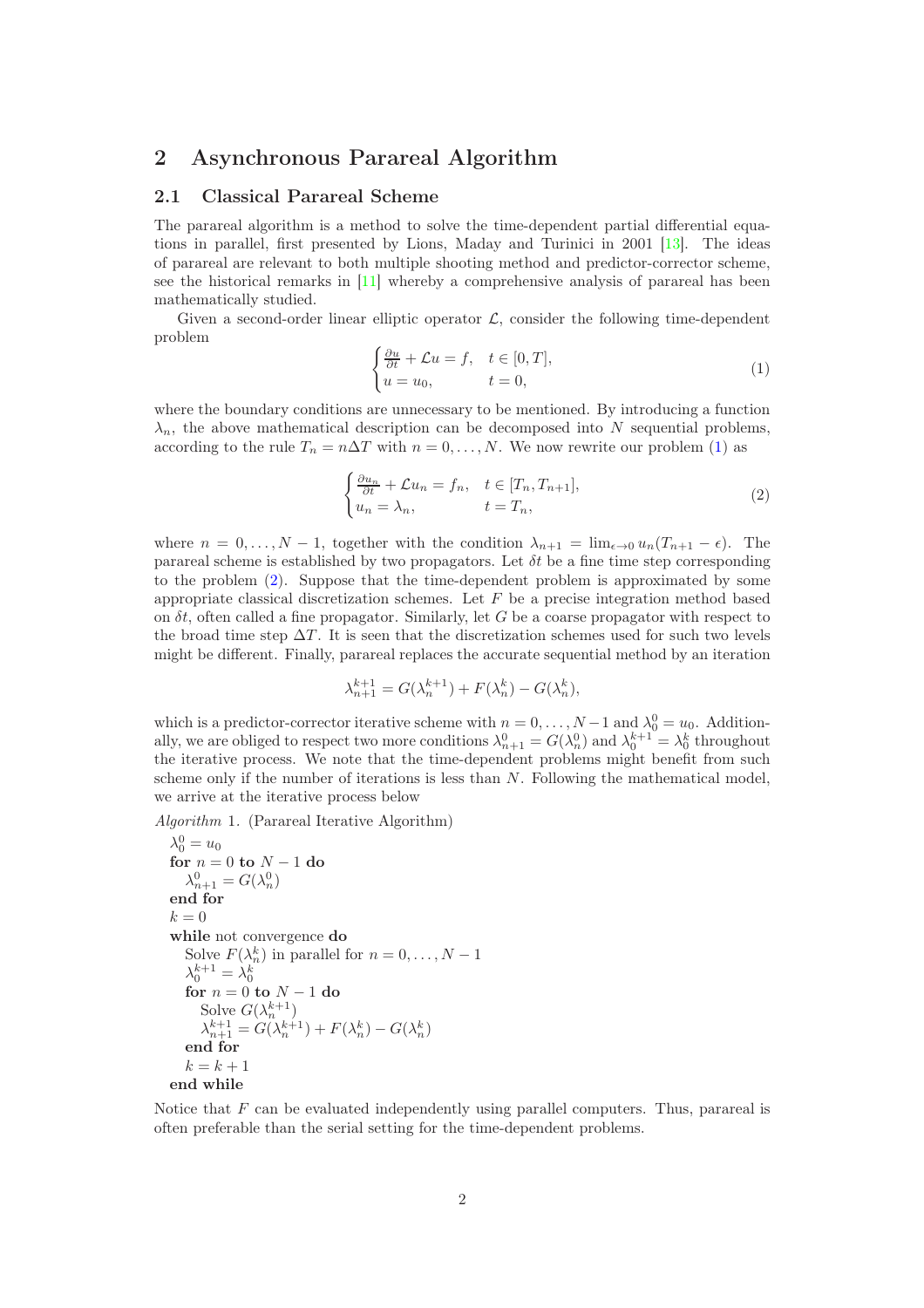#### 2.2 Asynchronous Parareal Scheme

To derive the corresponding asynchronous scheme, now we present the asynchronous iterative model. The fundamental asynchronous model (see, e.g., [\[4\]](#page-6-4)) is

$$
x_i^{k+1} = \begin{cases} f_i(x_1^{\mu_1^i(k)}, \dots, x_p^{\mu_p^i(k)}), & i \in P^k, \\ x_i^k, & i \notin P^k, \end{cases}
$$
 (3)

where p is the number of processor,  $P^k \subseteq \{1, \ldots, p\}$ ,  $P^k \neq \emptyset$  and  $\mu_j^i(k)$  are integers satisfying  $0 \leq \mu_j^i(k) \leq k$ . In addition, the model [\(6\)](#page-2-0) is subject to the following conditions

$$
\begin{cases} \lim_{k \to +\infty} \mu_j^i(k) = +\infty, & i, j \in \{1, ..., p\}, \\ |\{k \in \mathbb{N} \mid i \in P^k\}| = +\infty, & i \in \{1, ..., p\}, \end{cases}
$$
(4)

which indicates that each processor reads eventually the latest information for each component and no processor stops updating. Unfortunately, this model fails to be applied to the two-stage problems. Therefore, we explore an alternative method which is often called asynchronous iterations with flexible communication, see  $[9]$ . To the end we will consider the model

$$
x_i^{k+1} = \begin{cases} f_i(x_1^{\mu_1^i(k)}, \dots, x_p^{\mu_p^i(k)}, x^{\rho^i(k)}), & i \in P^k, \\ x_i^k, & i \notin P^k, \end{cases}
$$

with

$$
x^{\rho^i(k)} = [x_1^{\rho^i_1(k)}, \dots, x_p^{\rho^i_p(k)}],
$$

where  $\rho_j^i(k)$  are integers satisfying  $0 \leq \rho_j^i(k) \leq k$  and similarly we have

$$
\lim_{k \to +\infty} \rho_j^i(k) = +\infty, \quad i, j \in \{1, ..., p\}.
$$
 (5)

In the context of the asynchronous two-stage iterative model, we can eventually derive the asynchronous parareal method. Consider the following iteration

$$
\lambda_{n+1}^{k+1} = \begin{cases} G(\lambda_n^{\mu_n(k)}) + F(\lambda_n^{\rho_n(k)}) - G(\lambda_n^{\rho_n(k)}), & n \in P^k, \\ \lambda_{n+1}^k, & n \notin P^k, \end{cases}
$$

where  $\lambda_0^{k+1} = \lambda_0^k$ ,  $P^k \subseteq \{1, ..., p\}$  and  $P^k \neq \emptyset$ , with the similar conditions

$$
0 \le \mu_j^i(k) \le k+1, \quad 0 \le \rho_j^i(k) \le k.
$$

We supposed that the essential assumptions  $(7)$  and  $(8)$  are satisfied.

#### 2.3 Asynchronous Parareal Scheme

To derive the corresponding asynchronous scheme, now we present the asynchronous iterative model. The fundamental asynchronous model (see, e.g., [\[4\]](#page-6-4)) is

<span id="page-2-1"></span><span id="page-2-0"></span>
$$
x_i^{k+1} = \begin{cases} f_i(x_1^{\mu_1^i(k)}, \dots, x_p^{\mu_p^i(k)}), & i \in P^k, \\ x_i^k, & i \notin P^k, \end{cases}
$$
 (6)

where p is the number of processor,  $P^k \subseteq \{1, \ldots, p\}$ ,  $P^k \neq \emptyset$  and  $\mu_j^i(k)$  are integers satisfying  $0 \leq \mu_j^i(k) \leq k$ . In addition, the model [\(6\)](#page-2-0) is subject to the following conditions

$$
\begin{cases}\n\lim_{k \to +\infty} \mu_j^i(k) = +\infty, & i, j \in \{1, ..., p\}, \\
|\{k \in \mathbb{N} \mid i \in P^k\}| = +\infty, & i \in \{1, ..., p\},\n\end{cases}
$$
\n(7)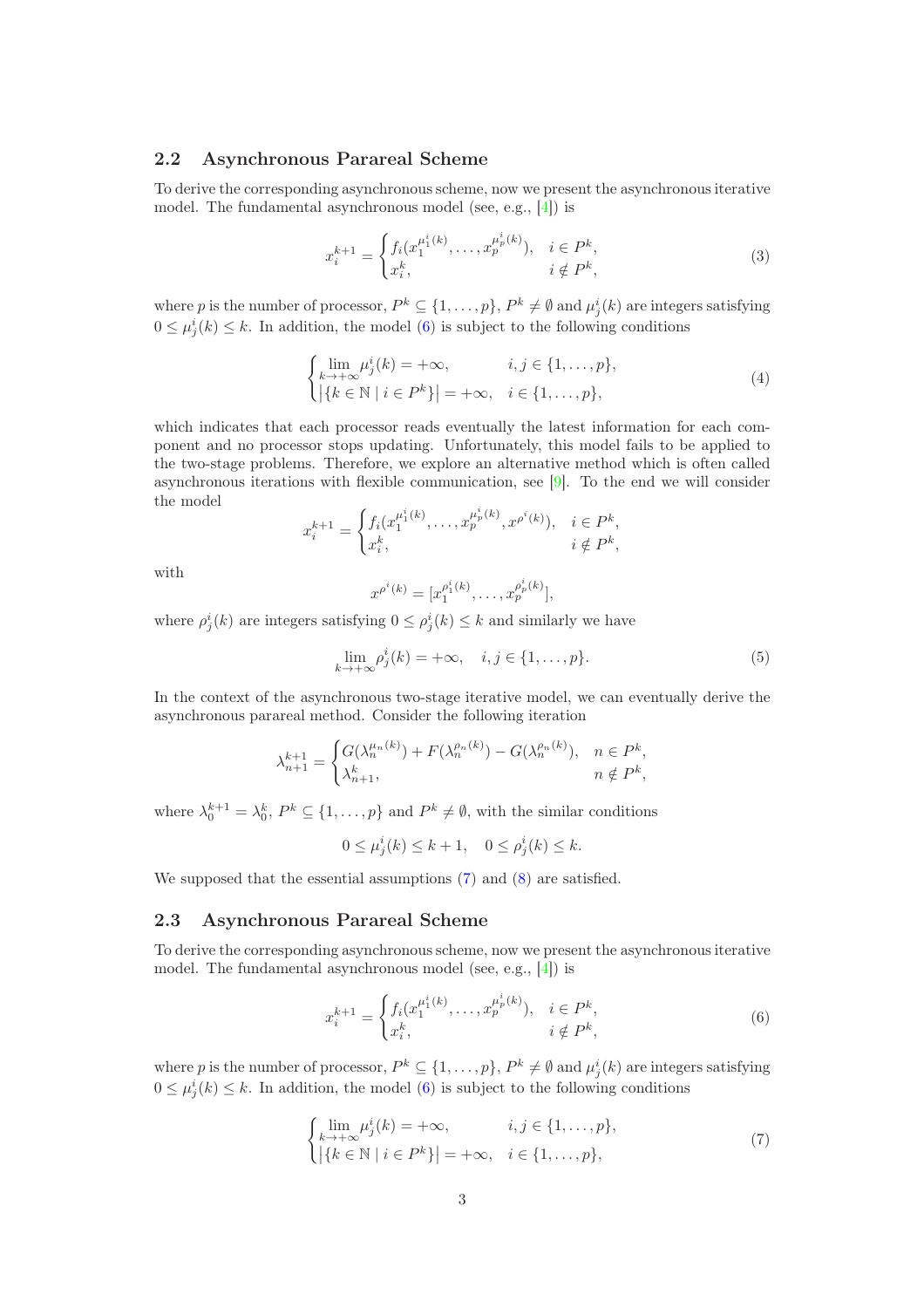which indicates that each processor reads eventually the latest information for each component and no processor stops updating. Unfortunately, this model fails to be applied to the two-stage problems. Therefore, we explore an alternative method which is often called asynchronous iterations with flexible communication, see [\[9\]](#page-6-6). To the end we will consider the model

$$
x_i^{k+1} = \begin{cases} f_i(x_1^{\mu_1^i(k)}, \dots, x_p^{\mu_p^i(k)}, x^{\rho^i(k)}), & i \in P^k, \\ x_i^k, & i \notin P^k, \end{cases}
$$

with

<span id="page-3-1"></span>
$$
x^{\rho^i(k)} = [x_1^{\rho^i_1(k)}, \dots, x_p^{\rho^i_p(k)}],
$$

where  $\rho_j^i(k)$  are integers satisfying  $0 \leq \rho_j^i(k) \leq k$  and similarly we have

$$
\lim_{k \to +\infty} \rho_j^i(k) = +\infty, \quad i, j \in \{1, ..., p\}.
$$
 (8)

In the context of the asynchronous two-stage iterative model, we can eventually derive the asynchronous parareal method. Consider the following iteration

$$
\lambda_{n+1}^{k+1} = \begin{cases} G(\lambda_n^{\mu_n(k)}) + F(\lambda_n^{\rho_n(k)}) - G(\lambda_n^{\rho_n(k)}), & n \in P^k, \\ \lambda_{n+1}^k, & n \notin P^k, \end{cases}
$$

where  $\lambda_0^{k+1} = \lambda_0^k$ ,  $P^k \subseteq \{1, ..., p\}$  and  $P^k \neq \emptyset$ , with the similar conditions

$$
0 \le \mu_j^i(k) \le k+1, \quad 0 \le \rho_j^i(k) \le k.
$$

We supposed that the essential assumptions  $(7)$  and  $(8)$  are satisfied.

# <span id="page-3-0"></span>3 Formalization of the Option Pricing Model

We now turn to the study of the option pricing problem that is expressed by appropriate evolution models. Accordingly, they apply to the above described scenario. To the end we will concentrate on the European call option, which can be exercised only on the expiration date, using the Black-Scholes model as following

<span id="page-3-2"></span>
$$
\frac{\partial V}{\partial t} + rS \frac{\partial V}{\partial S} + \frac{1}{2}\sigma^2 S^2 \frac{\partial^2 V}{\partial S^2} = rV,\tag{9}
$$

where  $V$  is the option price as a function of underlying asset price  $S$  and time  $t$ . The parameters are volatility  $\sigma$  and risk-free interest rate r. Furthermore, the Black-Scholes equation is backward parabolic satisfying

$$
\begin{cases}\nV(S,T) = \max(S - E, 0), & S \ge 0, \\
V(0,t) = 0, & t \ge 0, \\
V(S,t) \sim S - E e^{-r(T-t)} \text{ as } S \to +\infty, & t \ge 0,\n\end{cases}
$$

where the first formula is a final condition,  $T$  is the time to maturity and  $E$  is the exercise price. We are particularly interested in the solution of its discretization. However, the irregular form poses some difficulties for the solution. Therefore, we now try to transform the formula [\(9\)](#page-3-2) to a simplest case.

A well known special case is the heat equation, which leads to a really simple parabola. Thus, the transformation from the original to the latter can simplify the solving process. Therefore, a change of variables is

$$
S = E e^x, \quad t = T - \frac{2\tau}{\sigma^2}, \quad V = Ev(x, \tau),
$$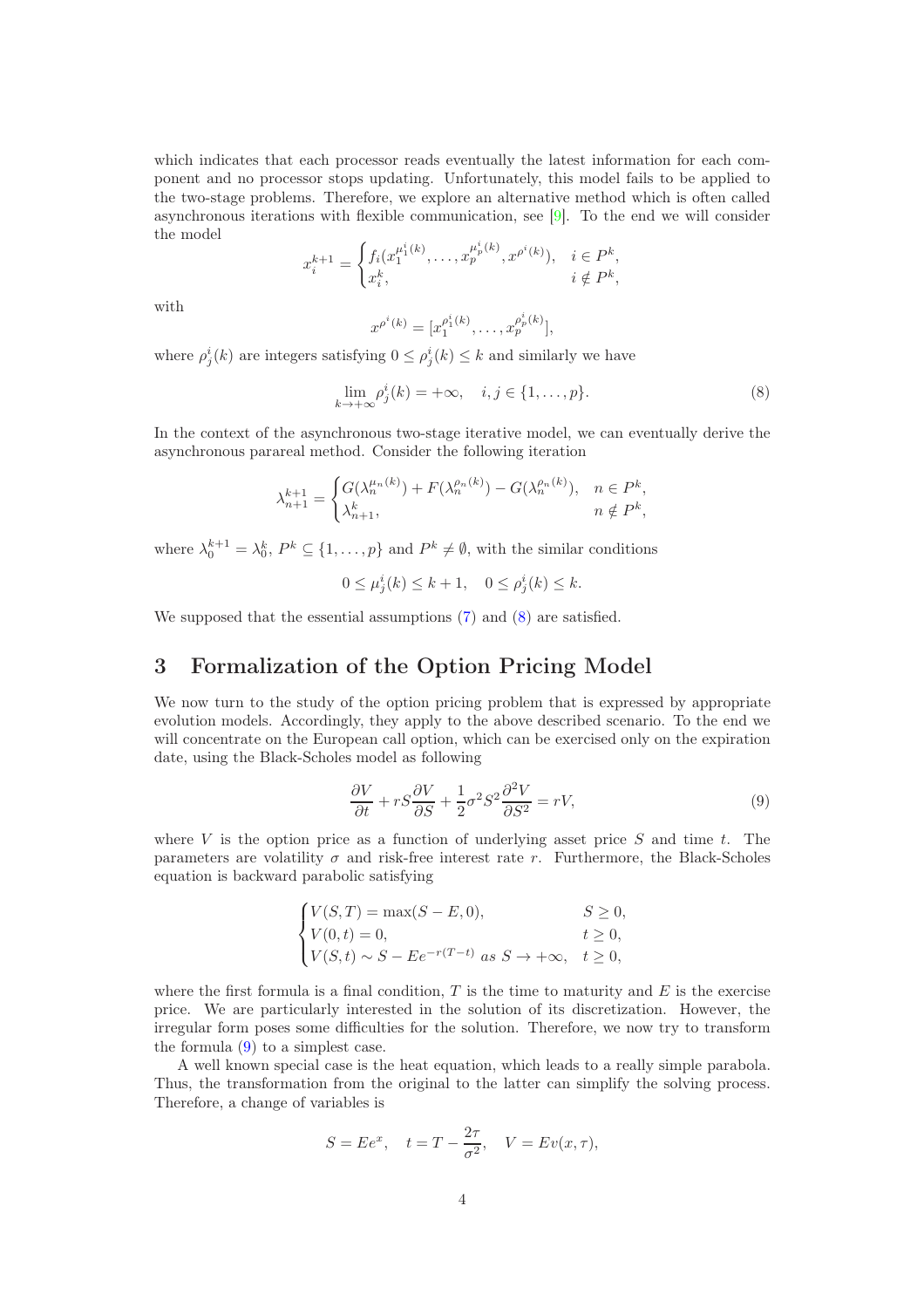substituting into the Black-Scholes equation [\(9\)](#page-3-2) gives

$$
\frac{\partial v}{\partial \tau} = (\kappa - 1)\frac{\partial v}{\partial x} + \frac{\partial^2 v}{\partial x^2} - \kappa v,
$$

where  $\kappa = \frac{2r}{\sigma^2}$ . Setting

<span id="page-4-2"></span>
$$
\alpha = \frac{1}{2}(\kappa - 1), \quad \beta = \frac{1}{2}(\kappa + 1), \tag{10}
$$

yields

<span id="page-4-1"></span>
$$
v = e^{-\alpha x - \beta^2 \tau} u(x, \tau),
$$

then gives the heat equation in an infinite interval

$$
\frac{\partial u}{\partial \tau} = \frac{\partial^2 u}{\partial x^2}, \quad x \in \mathbb{R}, \ \tau \in [0, \frac{T\sigma^2}{2}]. \tag{11}
$$

heat equation is forward parabolic as opposed to the original model, with the corresponding conditions

$$
\begin{cases} u(x,0) = \max(e^{\beta x} - e^{\alpha x}, 0), & x \in \mathbb{R}, \\ u(x,\tau) \sim 0 \text{ as } x \to \pm \infty, & \tau \in [0, \frac{T\sigma^2}{2}]. \end{cases}
$$

We notice here that equation [\(11\)](#page-4-1) corresponds to the initial problem [\(1\)](#page-1-1) with  $f = 0$  and  $\mathcal{L} = -\frac{\partial^2}{\partial x^2}$ . Hence, the parareal schemes can be used to approximate the solution.

We assume that the equation  $(11)$  is discretized in time using a two-stage scheme. Generally, the same discretization approach as coarse solver or a method of higher order can be applied to the fine grid propagator. Nevertheless, the spatial discretization is not straightforward enough. We give the precise boundaries as following instead of limits to infinity

$$
\begin{cases}\nx^- = \min(x_0, 0) - \log(4), \\
x^+ = \max(x_0, 0) + \log(4),\n\end{cases}
$$

such that

$$
\begin{cases} u(x^{-}, \tau) = 0, & \tau \in [0, \frac{T\sigma^2}{2}], \\ u(x^{+}, \tau) = e^{\beta x^{+} + \beta^{2} \tau} - e^{\alpha x^{+} + \alpha^{2} \tau}, & \tau \in [0, \frac{T\sigma^2}{2}], \end{cases}
$$

where  $\alpha$  and  $\beta$  are defined by [\(10\)](#page-4-2).

### <span id="page-4-0"></span>4 Experimental Results

In this section we present numerical results for the above asynchronous iterative scheme in order to solve the Black-Scholes equation. Let us give the volatility  $\sigma = 0.2$  and the risk-free interest rate  $r = 0.05$ , which can be considered as constants since they have little relation with the asynchronous properties. Another intuitive configuration is to set  $\delta t$  equals one day, while taking into account  $T = 1$  representing one year. However, such assignment seems inflexible and yields a somewhat complicated constant. Hence, we keep  $\delta t = 0.001$  fixed and vary  $\Delta T$  to simulate the different remaining life of the financial instrument. Finally, the spatial discretization is implemented by the finite difference method with suitable equal sub-intervals.

The asynchronous implementation requests some advanced capabilities. We conduct our tests based on JACK (an asynchronous communication kernel) library [\[19\]](#page-7-10), which provides high-level supports for both synchronous and asynchronous iterative algorithms, developed on the top of MPI library. Then, mathematical operations and linear systems solvers are implemented by Alinea (An Advanced Linear Algebra) library [\[14\]](#page-7-11) The Alinea library is implemented in C++, MPI, CUDA and OpenCL. For both central processing unit and graphic processing unit devices, there are different matrix storage formats, and real and complex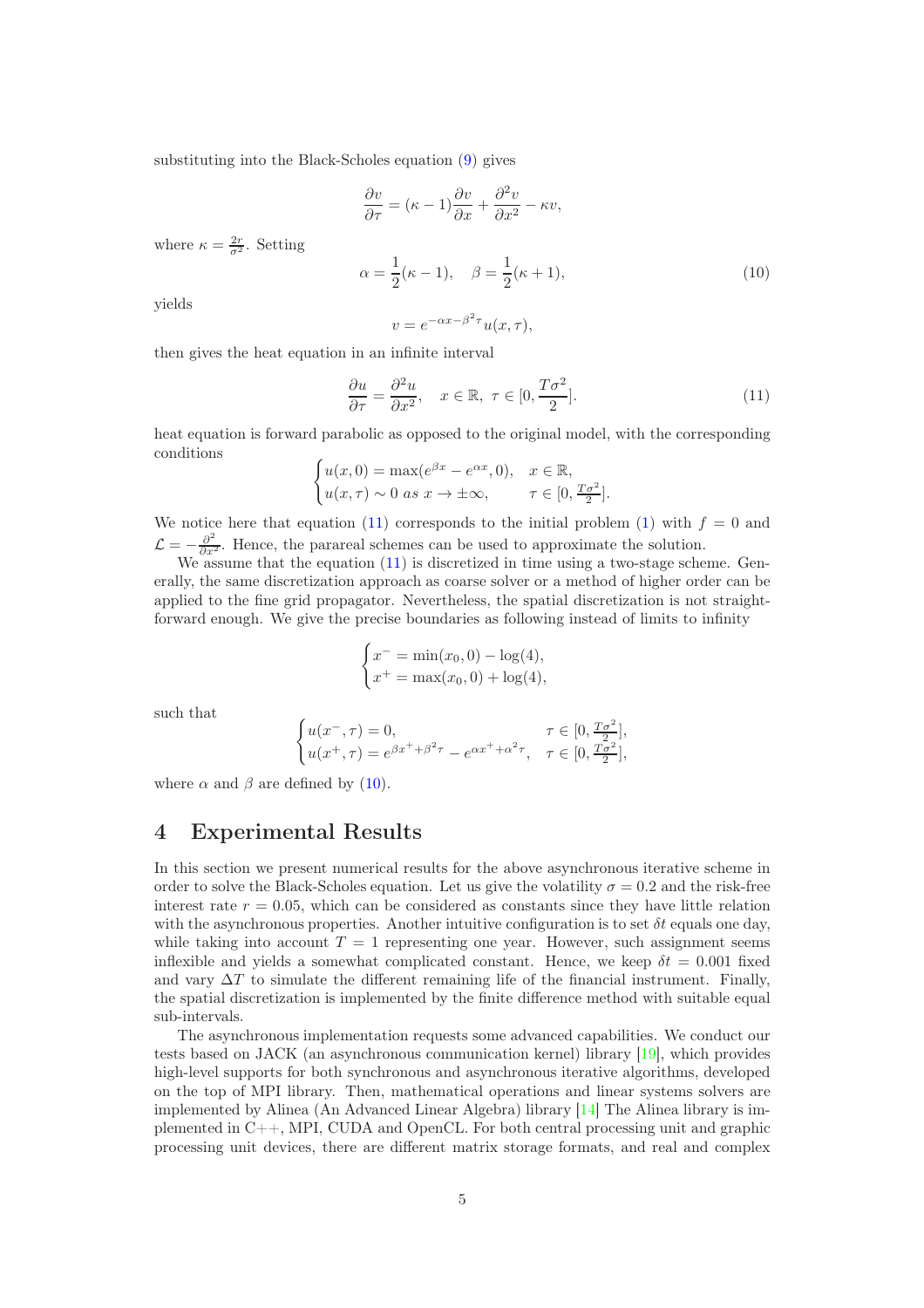<span id="page-5-0"></span>Table 1: Results of the Asynchronous Parareal Scheme for 16 Cores, with Approximate Option Prices  $V_a$ , Exact Option Prices  $V_e$ , Absolute Error  $\epsilon_a$  and Relative Error  $\epsilon_r$  ( $\delta t$  = 0.001,  $S = 15, E = 20, m = 250$ 

| $\Delta T$ | $V_a$  | $V_{e}$ | $\epsilon_a$ | $\epsilon_r$ | Time  |
|------------|--------|---------|--------------|--------------|-------|
| 0.1        | 0.4857 | 0.4853  | 0.0004       | 0.0008       | 0.958 |
| 0.2        | 1.3950 | 1.3947  | 0.0003       | 0.0002       | 2.012 |
| 0.3        | 2.3145 | 2.3140  | 0.0005       | 0.0002       | 3.014 |
| 0.4        | 3.1932 | 3.1925  | 0.0007       | 0.0002       | 4.091 |
| 0.5        | 4.0212 | 4.0203  | 0.0009       | 0.0002       | 5.041 |
| 0.6        | 4.7972 | 4.7961  | 0.0011       | 0.0002       | 6.084 |
| 0.7        | 5.5226 | 5.5213  | 0.0013       | 0.0002       | 6.873 |
| 0.8        | 6.1995 | 6.1981  | 0.0014       | 0.0002       | 7.925 |
| 0.9        | 6.8306 | 6.8291  | 0.0015       | 0.0002       | 8.526 |
| 1.0        | 7.4184 | 7.4169  | 0.0015       | 0.0002       | 9.969 |

<span id="page-5-1"></span>Table 2: Results of the Asynchronous Parareal Scheme for 16 Cores ( $\delta t = 0.001, S = 25$ ,  $E = 30, m = 250$ 

| $\Delta T$ | $V_a$   | $V_{\varepsilon}$ | $\epsilon_a$ | $\epsilon_r$ | Time   |
|------------|---------|-------------------|--------------|--------------|--------|
| 0.1        | 1.5204  | 1.5179            | 0.0025       | 0.0016       | 0.969  |
| 0.2        | 3.3163  | 3.3141            | 0.0022       | 0.0007       | 1.972  |
| 0.3        | 4.9525  | 4.9504            | 0.0021       | 0.0004       | 3.022  |
| 0.4        | 6.4497  | 6.4476            | 0.0021       | 0.0003       | 3.817  |
| 0.5        | 7.8264  | 7.8241            | 0.0023       | 0.0003       | 5.221  |
| 0.6        | 9.0963  | 9.0939            | 0.0024       | 0.0003       | 6.108  |
| 0.7        | 10.2699 | 10.2673           | 0.0026       | 0.0003       | 6.953  |
| 0.8        | 11.3557 | 11.3530           | 0.0027       | 0.0002       | 7.731  |
| 0.9        | 12.3611 | 12.3584           | 0.0027       | 0.0002       | 8.871  |
| 1.0        | 13.2923 | 13.2898           | 0.0025       | 0.0002       | 10.396 |
|            |         |                   |              |              |        |

arithmetics in single- and double-precision. It includes several linear algebra operations [\[1\]](#page-6-8) and numerous algorithms for solving linear systems such as iterative methods [\[16\]](#page-7-12), [\[2\]](#page-6-9), [\[15\]](#page-7-13), together with some energy consumption optimization [\[18\]](#page-7-14), and domain decomposition methods in space [\[17\]](#page-7-15). We carry out two sets of experiments on a SGI ICE X cluster connected with InfiniBand (56 Gbit/s). Each computing node consists of two Intel Xeon E5-2670 v3 2.30 GHz CPUs. Furthermore, the version of the MPI library used is SGI-MPT 2.14.

The first is performed by changing the length of  $\Delta T$  on which we simulate the different time to maturity. The backward Euler method is chosen for both the coarse and the fine propagator. Given the initial stoke price  $S = 15$  $S = 15$  $S = 15$  and the strike price  $E = 20$ , table 1 illustrates the some average results for 16 cores and 250 sub-intervals, where  $V_a$  is the approximate option prices,  $V_e$  is the exact price,  $\epsilon_a$  is the absolute error and  $\epsilon_r$  is the relative error with  $\epsilon_r = \frac{\epsilon_q}{V_e}$ . Table [2](#page-5-1) reports the similar results with  $S = 25$  and  $E = 30$ . The absolute errors and the relative errors are small enough, which leads to the conclusion that the asynchronous iterations converge to the exact solution of the Black-Scholes equation. Therefore, the fact above illustrates that the asynchronous parareal scheme is suitable to the option pricing problem, formalized by the Black-Scholes model. Notice that  $T = 16$ when  $\Delta T = 1$ , which is beyond the scope of common requirements, even in a more general context.

The second is a comparison of synchronous and asynchronous parareal scheme. We choose  $S = 25$ ,  $E = 30$  $E = 30$  $E = 30$ ,  $\Delta T = 0.1$  and 150 sub-intervals. Table 3 reports the average experimental results, where  $N$  is the number of processor cores. The results illustrate that the number of iterations of the synchronous version remains the same throughout the test, whereas the asynchronous scheme requires further iterations with the increase of cores. Let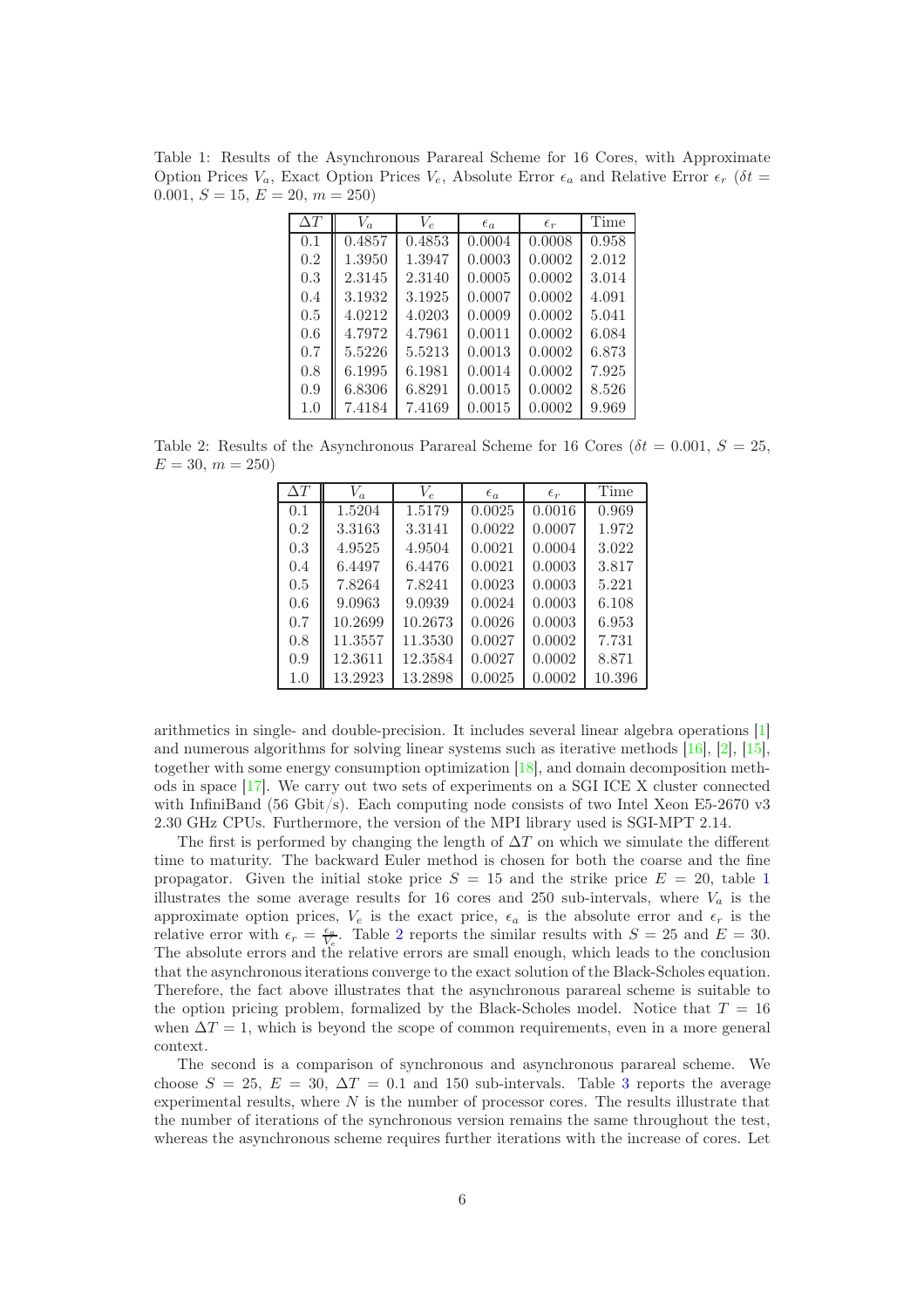<span id="page-6-10"></span>Table 3: Comparison of Synchronous and Asynchronous Parareal Scheme ( $S = 25, E = 30$ ,  $\delta t = 0.001, \Delta T = 0.1, m = 150$ 

|    | Synchronous |       | Asynchronous           |    |    |       |
|----|-------------|-------|------------------------|----|----|-------|
|    | lter.       | Time  | Iter. (min, max, mean) |    |    | Time  |
| 16 |             | 0.620 | 22                     | 30 | 26 | 0.490 |
| 32 |             | 0.781 | 30                     |    | 40 | 0.677 |
| 64 |             | በ 97  |                        |    | 60 | ገ 947 |

us mention here that the context is not distributed, which rejects the possibility of large communication delays. We notice that the asynchronous version is faster.

# <span id="page-6-7"></span>5 Conclusions

In this paper we show the convergence performance of an original asynchronous extension of the parareal scheme applied to the Black-Scholes equation, and illustrate some cases that the asynchronous method takes on superiority than its synchronous counterpart. The asynchronous iterative methods performs well even if there exists large communication delays or the computation bottlenecks in the systems, so long as all the processors keep updating using eventually the latest values. We illustrate the excellent precision and the conditional efficiency for the target approach. A theoretical and comprehensive analysis is under investigation by the authors to explain the results.

## <span id="page-6-8"></span>References

- [1] A.-K. C. Ahamed and F. Magoulès. Fast sparse matrix-vector multiplication on graphics processing unit for finite element analysis. In Proceedings of the 14th IEEE International Conference on High Performance Computing and Communications (HPCC 2012), Liverpool, UK, June 25-27, 2012. IEEE Computer Society, 2012.
- <span id="page-6-9"></span>[2] A.-K. C. Ahamed and F. Magoulès. Iterative methods for sparse linear systems on graphics processing unit. In Proceedings of the 14th IEEE International Conference on High Performance Computing and Communications (HPCC 2012), Liverpool, UK, June 25-27, 2012. IEEE Computer Society, 2012.
- <span id="page-6-2"></span>[3] G. M. Baudet. Asynchronous iterative methods for multiprocessors. J. ACM, 25(2):226– 244, 1978.
- <span id="page-6-4"></span>[4] D. P. Bertsekas and J. N. Tsitsiklis. Parallel and Distributed Computation: Numerical Methods. Prentice-Hall, Inc., Upper Saddle River, NJ, USA, 1989.
- <span id="page-6-0"></span>[5] F. Black and M. Scholes. The pricing of options and corporate liabilities. Journal of Political Economy, 81(3):637–654, 1973.
- <span id="page-6-1"></span>[6] D. Chazan and W. Miranker. Chaotic relaxation. Linear Algebra and its Applications, 2(2):199–222, 1969.
- <span id="page-6-3"></span>[7] M. N. El Tarazi. Some convergence results for asynchronous algorithms. Numerische Mathematik, 39(3):325–340, 1982.
- <span id="page-6-5"></span>[8] A. Frommer and D. B. Szyld. Asynchronous two-stage iterative methods. Numerische Mathematik, 69(2):141–153, 1994.
- <span id="page-6-6"></span>[9] A. Frommer and D. B. Szyld. Asynchronous iterations with flexible communication for linear systems. Calculateurs Parallèles, 10:91–103, 1998.